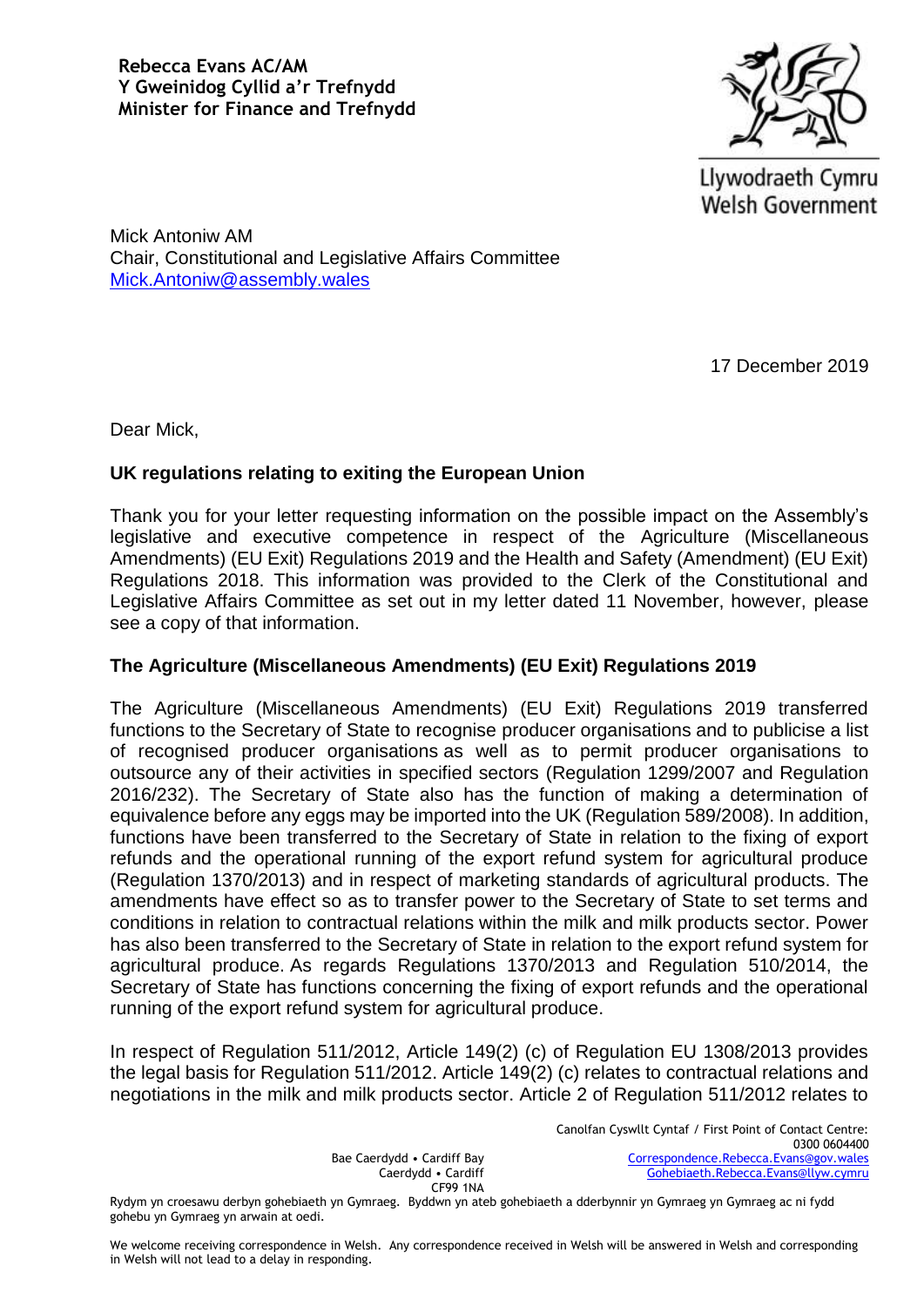notifications of the volumes of raw milk covered by contractual negotiations. These notifications will now have to be made to the Competition and Markets Authority.

The Agriculture (Miscellaneous Amendments) (EU Exit) Regulations 2019 transfer functions of both an administrative and legislative nature to the Secretary of State, exercisable by them alone. Functions transferred to the Secretary of State constitute functions of a Minister of the Crown for the purposes of Schedule 7B to the Government of Wales Act 2006 ("GoWA"). A future Assembly Bill seeking to remove or modify these functions could trigger a requirement to consult the UK Government.

The conferral of an administrative function on the Competition and Markets Authority potentially engages paragraph 10 of Schedule 7B to GoWA. This provides that a provision of an Act of the Assembly cannot remove or modify, or confer power by subordinate legislation to remove or modify, any function of a public authority other than a devolved Welsh authority, unless the appropriate (UK) Minister consents to the provision. A future Assembly Bill seeking to remove or modify these functions would require the consent of the appropriate Minister of the Crown.

## **The Health and Safety (Amendment) (EU Exit) Regulations 2018**

The amendments made by Health and Safety (Amendment) (EU Exit) Regulations 2018 to the Genetically Modified Organisms (Contained Use) Regulations 2014 and the Control of Major Accident Hazards Regulations 2015 do not have effect so as to transfer any functions.

The Genetically Modified Organisms (Contained Use) Regulations 2014 cover all aspects of contained use involving genetically modified micro-organisms (GMMs) and the human health aspects of the contained use of larger GMOs (for example, GM animals and plants). Acting jointly, the Health and Safety Executive (HSE) and the Secretary of State for Defra are the competent authority in England and Wales responsible for the 2014 Regulations. These functions are delegated to officials of the HSE and Defra. Although not part of the competent authority, officials of the Welsh Government are involved in all matters related to GMO contained use in Wales. The amendments made by the Health and Safety (Amendment) (EU Exit) Regulations 2018 remove a redundant reference and amend requirements for the competent authority to notify European Economic Area (EEA) States and report to the European Union which will no longer be appropriate once the UK leaves the EU.

The Control of Major Accident Hazards Regulations 2015 are intended to prevent on-shore industrial major accidents and to limit their consequences to people and the environment. The Regulations lay down rules for the prevention of major accidents which might result from certain industrial activities sites involving the production, use or storage of dangerous substances at or above certain thresholds, and the limitations of their consequences. The amendments made by the Health and Safety (Amendment) (EU Exit) Regulations 2018 relate to the provision of information, the requirement to provide information to and advise Member States, provide information to the European Commission and in relation to the contents of external emergency plans which will no longer be appropriate once the UK leaves the EU. A new definition of 'international organisation' is also being inserted by these Regulations for consistency under the domestic regime. The functions in respect of the provision of information are conferred on the competent authority which, under the Control of Major Accident Hazards Regulations 2015, means, in relation to an establishment in Wales, the Natural Resources Body for Wales acting jointly with the Health and Safety Executive.

The Health and Safety (Amendment) (EU Exit) Regulations 2018, have no impact on the National Assembly for Wales' legislative competence, nor do they impact on the Welsh Ministers ability to exercise functions in relation to Wales."